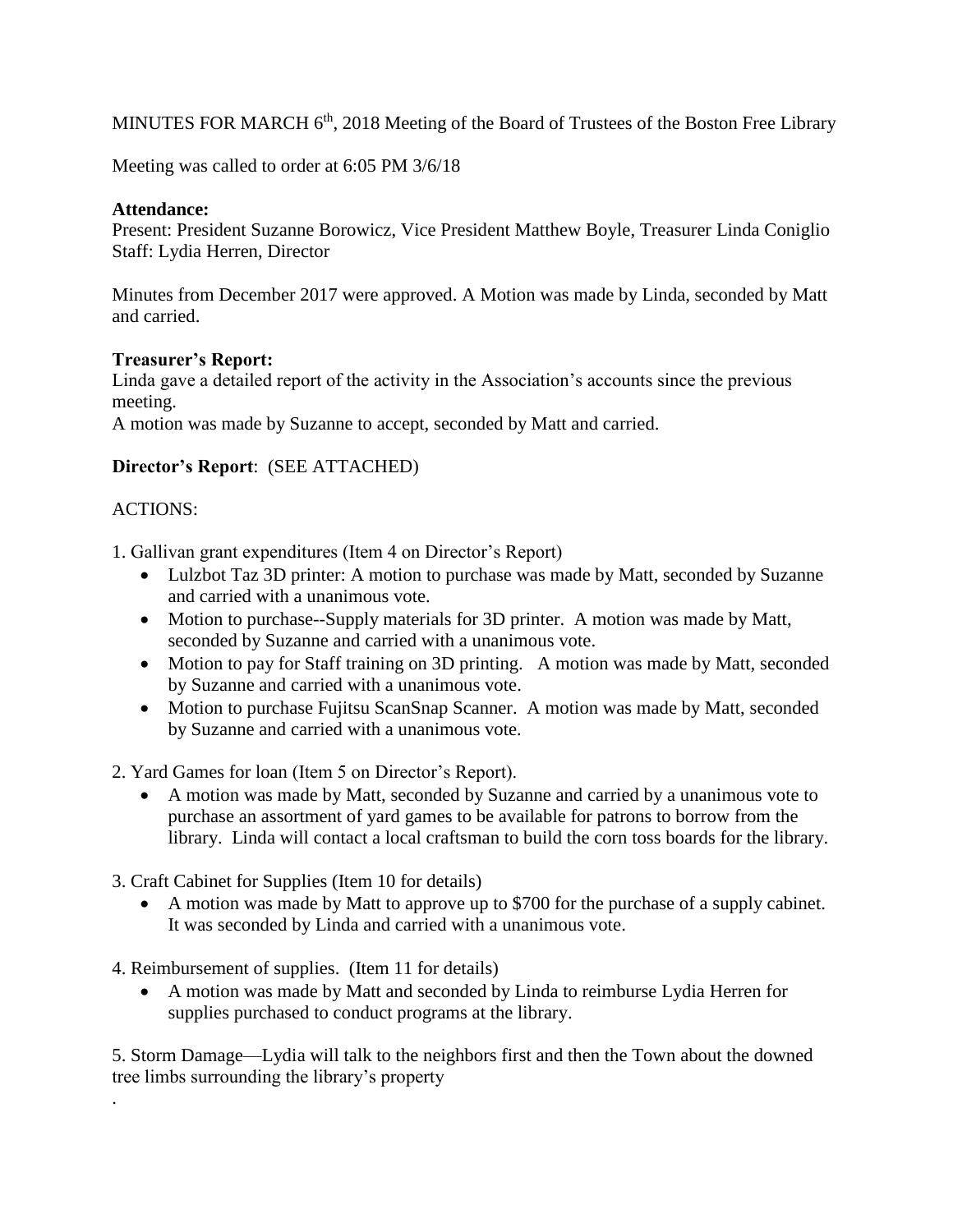Motion by Linda to accept Director's Report and seconded by Matt.

June 4, 2018—NEXT MEETING. Motion to adjourn was made by Linda at 6:59 and seconded by Matt.

Librarian's Report March 6, 2018

#### 1. Contract Account Balance: \$2,255.40

Checks written since the last board meeting:

| 2218 | Lydia Herren – mileage reimbursement | \$227.91  |
|------|--------------------------------------|-----------|
| 2219 | Fire Safety System - monitoring      | \$240.00  |
| 2220 | Republic Services Garbage            | \$59.50   |
| 2221 | <b>Chevalier-Snow Stacking</b>       | \$65.00   |
| 2222 | <b>Erie County Water Authority</b>   | \$48.19   |
| 2223 | Republic Services Garbage            | \$59.85   |
| 2224 | <b>Rucker Lumber</b>                 | \$8.88    |
| 2225 | <b>Return to System</b>              | \$1021.16 |
| 2226 | Sherwin Williams Paint               | \$24.15   |
| 2227 | Town of Boston - Sewer               | \$392.77  |
| 2228 | <b>Republic Services Garbage</b>     | \$63.22   |

This year BECPL has provided the Boston Library with a system appropriation of \$1,862 to help cover our operating costs and offset the recent decrease in fine revenue across the smaller contracting libraries.

2. Upcoming Programs:

Friday March 23rd, 4:00 PM – **Maker Fridays** For ages 7 and up.

Saturday, March 24th, 11:00 AM - **Indoor Kids' Winter Global Games** For ages 8-12. Saturday, April 7th, 11:00 AM - **Engineering Fairy Tales** For ages 6-10. Friday, April 20th, 4:00 PM – **Maker Friday**s For ages 7 and up. Saturday, April 21st, 11:00 AM - **Desert Dish Succulent Gardens with the Buffalo Botanical Gardens** For ages 5-12.

Saturday, May 5th, 11:00 AM – **Create a Mini Book** For all ages. Friday, May 18th, 4:00 PM – **Maker Fridays** For ages 7 and up.

# 3. Meetings with Legislators:

I attended a WNYLRC council meeting with the Chief of Staff for Senator Patrick Gallivan on January 26 to discuss the importance of libraries to our communities and restoring the cuts proposed by Governor Cuomo. I met with Assemblyman DiPietro at the Boston Library on February  $1<sup>st</sup>$  to give him a tour and discuss the importance of grant funding and local legislative support for libraries.

4. Gallivan Grant

We currently have a balance of \$6,000 in the grant fund for technology and security provided by Senator Gallivan. We need to use a good share of this money soon in order to continue to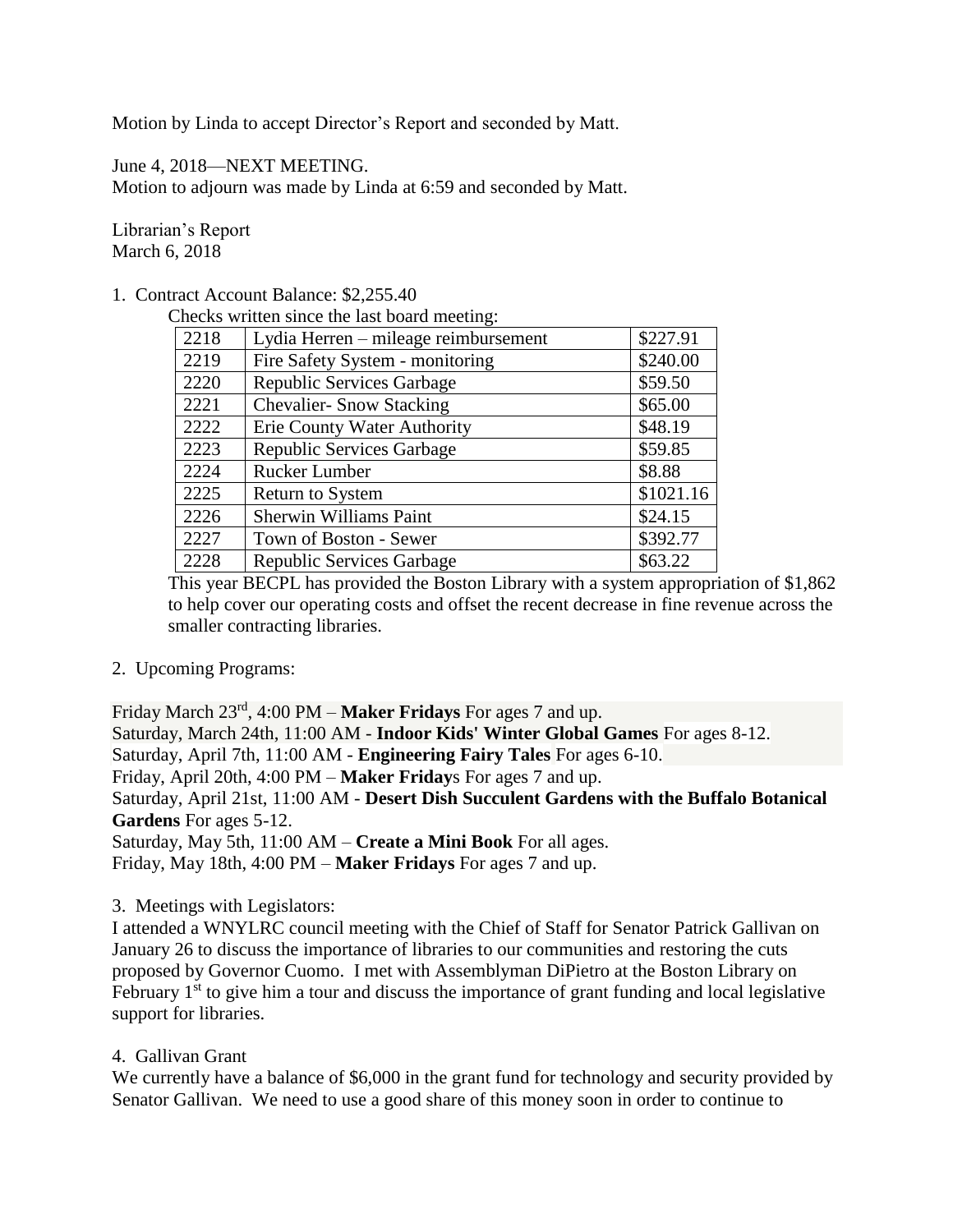receive the grant in the future. In the past we purchased a new printer, computers, laptops, iPads, security system, panic button, 2 computer desks and 3 computer chairs.

I have researched 3D printers and would like to suggest that we purchase a Lulzbot Taz 6 3D printer for public use. The cost is \$2,500. We already have a desk and a laptop we can dedicate to the printer. The Lulzbot comes highly recommended, has a large build plate and welldeveloped online support system. The Lulzbot mini sells for \$1,250, has a smaller build plate, must be connected to a computer to operate and is not recommended for professional or industrial prototyping like the larger model but could serve as a starting point if we choose not to purchase the larger model.

I met with the director of the Collins Library and spoke with the manager of the Makerspace at Central about procedures. Currently there is a mandatory training that patrons must complete before using the printer and they will be charged by weight for the plastic/material they utilize in completing their printing.

We could use part of the grant money to purchase spools of different colored plastics as well as additional materials (wood pulp) for initial 3D printing. As we get up and running, the fees assessed to patrons would allow us to continue to purchase replacement materials.

The applications of a 3D printer are extensive and could serve as a wonderful service to the community, most of which do not have access to such a machine. As more people become aware of the capabilities of the printer, use would increase beyond novelty to meet a lot of practical needs such as replacement parts, adaptors, household items and much more.

Ideas for future grant funds include purchase additional security cameras for better coverage of the building and parking lot and a Fujitsu ScanSnap Scanner that can scan documents and effectively turn them into PDF or editable Word documents. As technology and application continues to improved, we could also look into purchasing Virtual Reality viewers and software.

#### 5. Yard Games

As a step towards beginning a Library of Things, I would like to propose that we purchase yard games to be available to lend to patrons this summer. I have spoken to our cataloging department and come up with a way we can catalog the games and allow patrons to check them out for a 7-Day loan period. I have also spoken with our insurance agent and was told that our liability policy would cover the library if anyone were to be injured while playing these games. Ideally we would have the games ready to be checked out at our summer kickoff event in June (which would be a family game night if approved). After the event, patrons would be able to check games out for parties throughout the summer. Depending on popularity, we could consider purchasing additional games in the future.

For purchase I am suggesting: Badminton \$75.99 Giant Jenga \$99.99 Cornhole \$129.99 Kan Jam \$39.99 Bocce Set \$39.99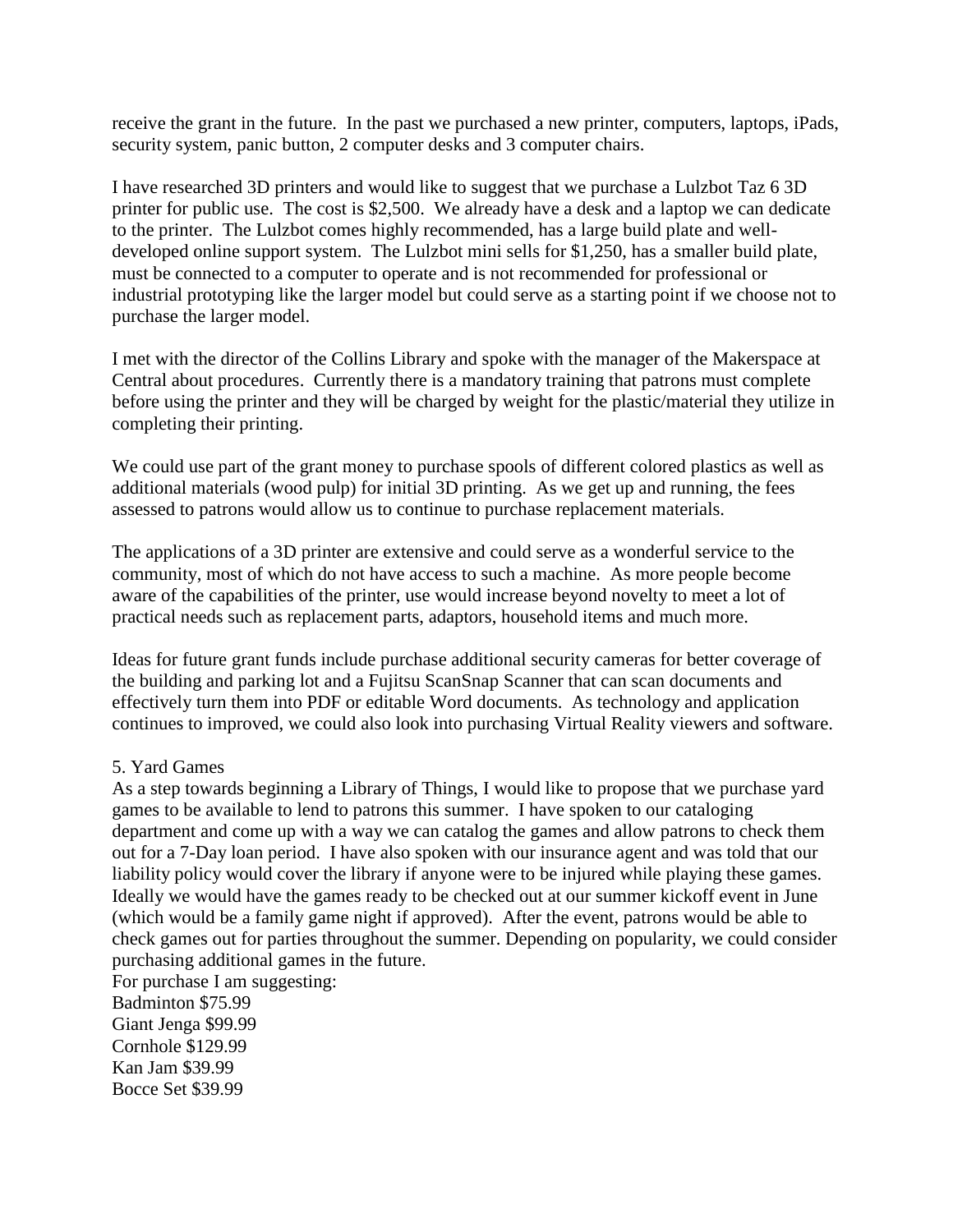### Croquet Set \$39.99 **Total of \$425.94**

### 6. Seed Library/Master Gardeners Workshops

I am currently working to coordinate with the Master Gardeners society to offer a soil clinic this spring as well as looking into the possibility of starting a native plant garden in the back yard as well as a seed library.

### 7. State Report

The non-financial section of the State Report has been completed. Work will begin on the financial section as soon as I receive numbers from Central with the completed report due at the end of the month of March. Once finished, we will need to make a resolution to accept the State Report.

#### 8. Annual Report

As I finish the State Report, I am also beginning to work on our Annual Report. It is typically mailed out in May or very early June. Is there anything in particular that should be included on this year's report? There will be a section on the Gallivan Grant and what we are using the money for as well as an advertisement for the upcoming Hot Dog Fundraiser and summer events.

Once approved, the annual mailing can be printed and sent. In the past, we have sent it to everyone on the mailing list, approximately 450 recipients. This costs \$235 for five rolls of stamps. Last year we included approximately 2,300 with the Pennysaver for \$120, but only received 8 memberships from that part of the mailing (vs over 50 from the mailing).

#### 9. Lease and Depository Agreement with the Town of Boston

I have been in contact with the town clerk and Councilman Jason Keding about our lease and depository agreement for 2018 and am waiting to hear back from him. Following previous agreements, I am anticipating receiving \$1,000 for the year.

# 10. Craft Cabinet Purchase

I would like to request that the Association consider purchasing a craft supplies cabinet for the community room. I have selected a possible 4 foot, black metal cabinet from Amazon for \$524.68. Similar sized wood cabinets tend to run \$1,000+. This would be purchased by Central and we would then be billed by them.

#### 11. Reimbursement for Supplies

I am requesting reimbursement for \$71.92 for programming supplies associated with Maker Friday and Take Your Child to the Library Day.

#### 12. Life Time Members

We need to have 10 new lifetime member plaques engraved. We have the blank plaques and can take them to any engraver/trophy shop.

# 13. Storm Damage